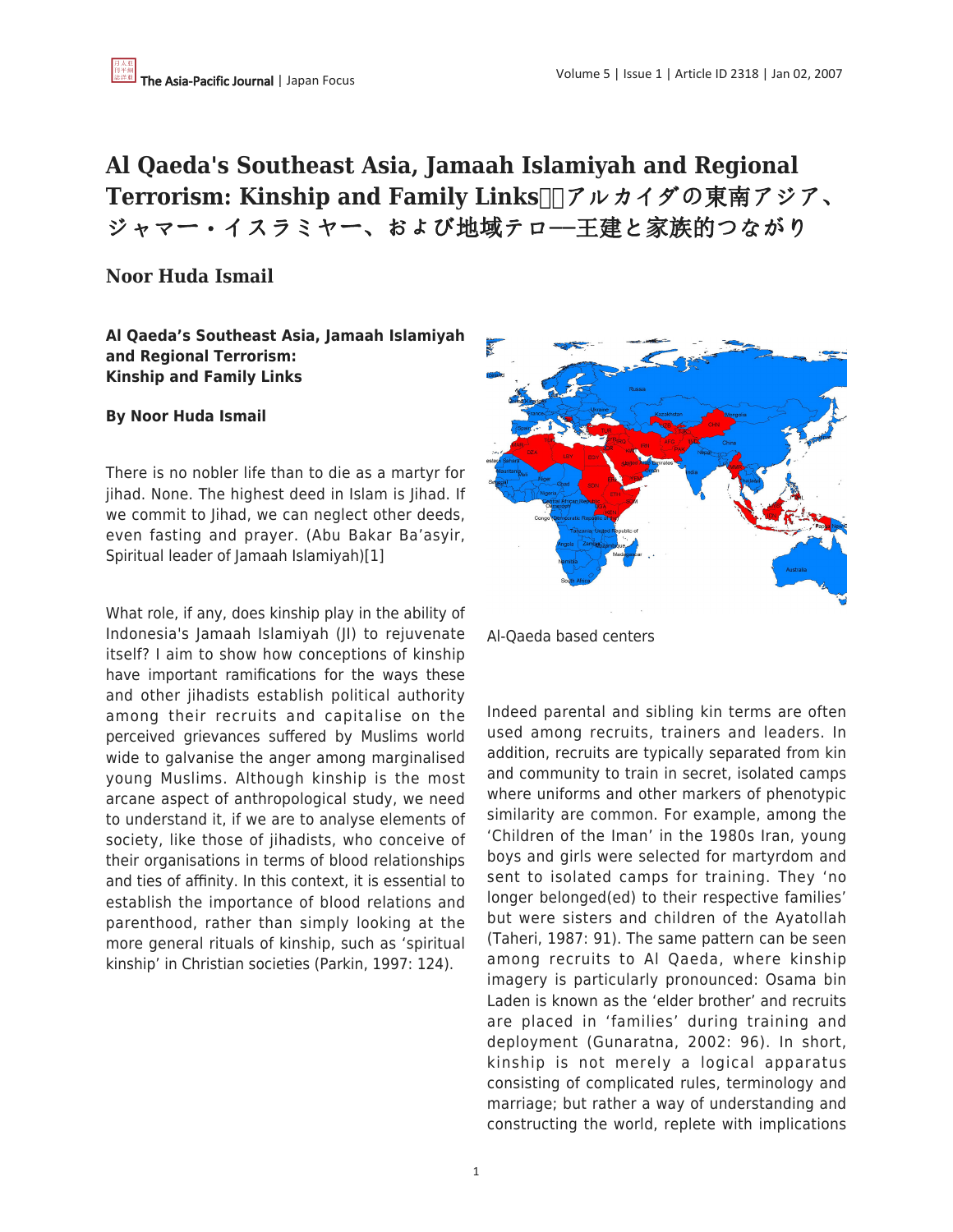

for the evolution and organisation of political life (Lindholm, 1986: 334).



Osama bin Laden

JI as a case study offers several examples that highlight the complexity of kinship links in terrorism, such as relationships between two or more male siblings, between in-laws, between fathers and sons, as well as more distant kinship relations.

#### **Roots of Al Qaeda's Southeast Asia, the Jamaah Islamiyah**

Before going into more detail on the pattern of kinship, it is important to look at the root of JI so that one can understand that radicalisation among Muslims is not something alien and new in Indonesia's history that started from its independence on August 17, 1945. JI's roots go back to Darul Islam (DI), the name of an Indonesian organisation whose aim has been to turn the country into a state ruled by Islamic law,

shariah.[2] Derived from the Arabic words Dar Al Islam, the term literally translates as 'the abode of Islam' or 'house of Islam' – a reference to the Medina community founded by prophet Muhammed. Over more than five decades, Darul Islam (DI) has spawned many offshoots and splinters that committed violent acts in the name of jihad. In fact, it is impossible to have a clear and comprehensive understanding of all jihadist movements in Indonesia without looking at the dynamic and complicated development of DI.

Various incarnations of the group have been involved in rebellions since the mid-20th century. Sekarmadji Maridjan Kartosuwirjo started an indigenous Islamic rebellion on 7 August 1949 – just when Indonesia was gaining independence from Dutch colonial rule. Disappointed with the newly formed Indonesian Republic headed by Soekarno, Kartosuwirjo proclaimed his own Indonesian Islamic State (NII) [3] in opposition to Jakarta's central government. Areas of West Java under NII control were called 'Darul Islam.' An estimated 15,000 to 20,000 people died during the ensuing thirteen-year rebellion, which was finally crushed in 1962. Kartosuwirjo was captured and executed by firing squad. But that was far from the end of DI.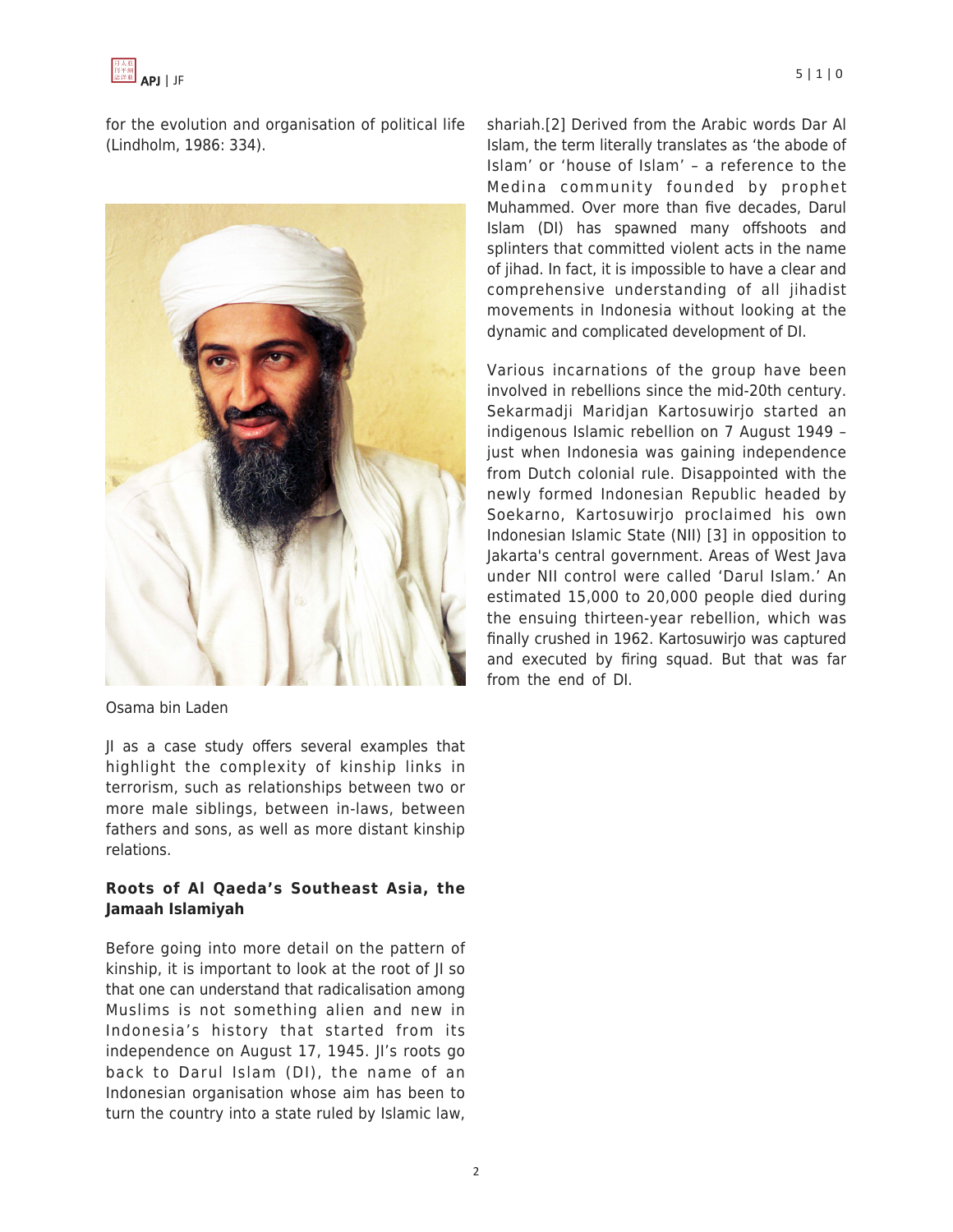

Head of Jamaah Islamiyah

After the overthrow of the Soekarno regime, the fortunes of Darul Islam turned. Virulently opposed to 'the godless' Communists, DI veterans played a strong role in the fight against communism, from the mid-1960s through the 1980s. All Islamic organisations, including DI, enthusiastically backed the CIA-orchestrated coup (from 1965 to 1966) that installed the Soeharto dictatorship and resulted in the massacre of an estimated 500,000 Communist Party members, workers, and sympathisers. When the Soviet Union invaded Afghanistan in 1980, Darul Islam sent 360 [4] members to help the Afghan mujahideen.[5] Among jihadsts who came to Afghan in that period was Osama bin Laden and thousands of other jihadists worldwide. In Pakistan and Afghanistan DI members came into contact with Sheikh Abdullah Yussuf Azzam[6], who was the key to establishing what the International Legion of Islam is today (Bodansky, 1999: 10). Bin Laden's role was to transmit Saudi money – not just his own. By the late 1980s, there were branches and recruitment centres in some fifty countries, including the United States, Egypt, Saudi Arabia and several western European countries. This provided an opportunity for establishing invaluable contacts with numerous Islamist leaders worldwide, a scheme which proved to be of crucial importance years later. After the war, there was an empowering confidence that was founded in the belief that Islam alone had defeated the Soviets. With the murder of Azzam in 1989, the veteran 'Afghans' increasingly looked to bin Laden as an arbiter between their original organisation and often competing movements.[7]

Following the loss of Al Qaeda's main Afghan base in October 2001, the movement sought alternative venues in which to train and regroup. Indeed, there are believed to be Al Qaeda cells in over seventy countries, and evidently this has increased the group's flexibility and allowed for effective strategising. Among the groups in the Al Qaeda coalition, virtually all of which are still active today, are the Islamic Group and Al Jihad (Egypt), the Armed Islamic Group and the Salafist Group for Call and Combat (Algeria), the Islamic Movement of Uzbekistan (IMU), the Jamaah Islamiyah (Indonesia), the Libyan Islamic Fighting Group (Libyan opposition), and Harakut ul-Mujahedin (Pakistan, Kashmiri) (Katzman, 2005: 3).

In contrast to the former centralised 'command and control' procedures, Al Qaeda is now more similar to a franchise, with individual factions overseeing operations and conduct with relative autonomy. Al Qaeda, therefore, deliberately has no single modus operandi, which makes it all the more formidable. Instead, bin Laden has built a movement that actively encourages subsidiary groups fighting under its banner to mix and match approaches, employing different tactics and varying means of attack and operational styles, in a number of locales (Hoffman, 2004: 33). Thus, the design may appear acephalous (headless), and at other times polycephalous (hydra-headed) (Arquilla, Ronfeldt and Zanini, 1999: 51). With strong links to al Qaeda through personal relationships with veterans of the mujahideen in Afghanistan, JI is now recognised as a serious threat to stability in Southeast Asia. Though most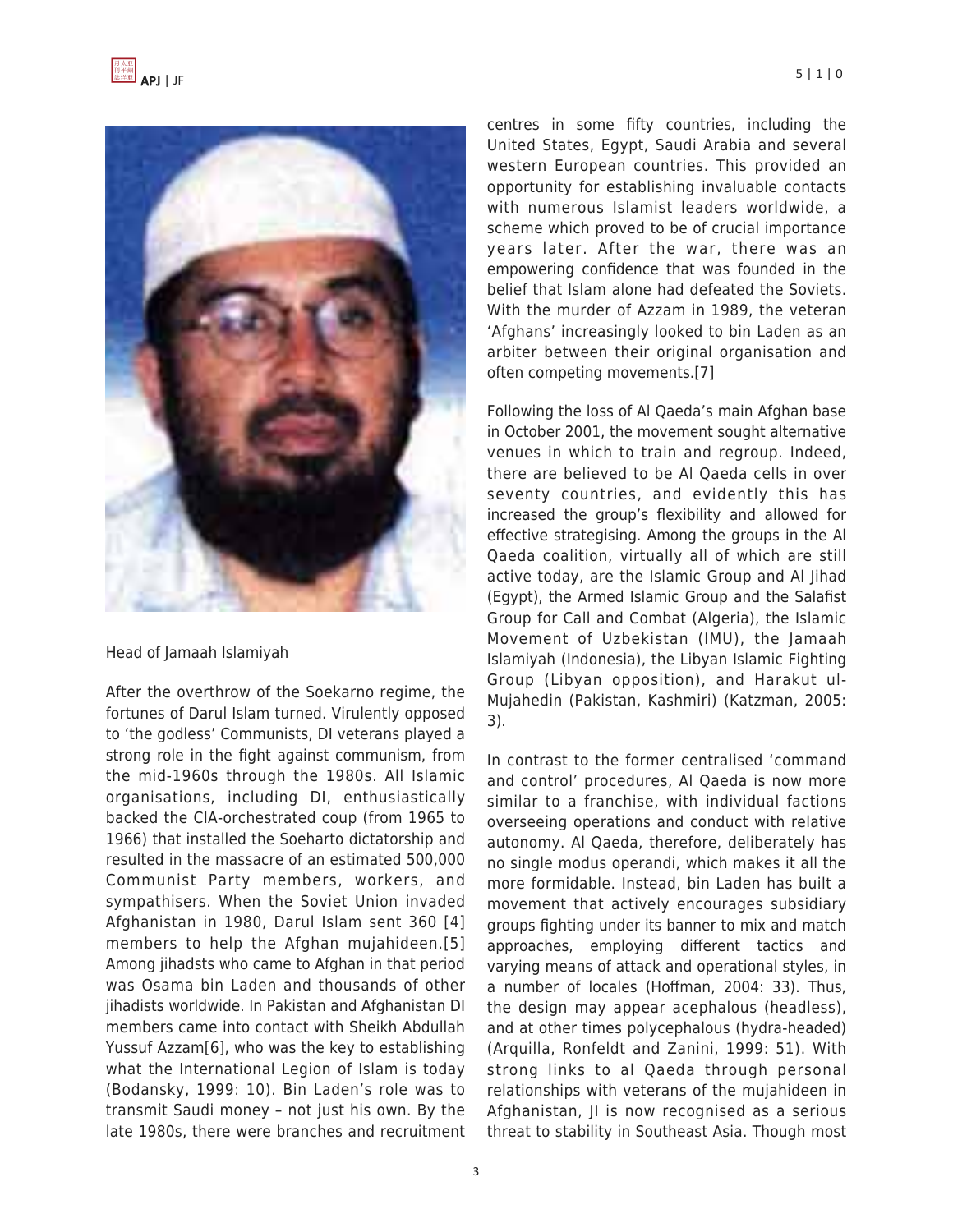cells maintain operational autonomy, they are part of the overarching network. There are also claims that Malaysia, despite the best efforts of its security agencies, has been the launching pad for a number of recent Al Qaeda-linked terrorist attacks (or planned attacks,) such as that on the USS Cole, Operation Bojinka,[8] and those in Singapore[9] and on 11 September 2001 (Gunaratna, 2002: 93-4).

The JI was founded in Malaysia on 1 January 1993 by Abdullah Sungkar who was there in exile from Indonesia with Abu Bakar Ba'asyir (Conboy, 2005: 34). They were good friends and worked in tandem in their Islamic activities, starting with moderate activities by da'wa (Islamic propagation) to resist Suharto's anti-Muslim crackdown, which turned Islamists against him. First, Ba'asyir and Sungkar founded Radio Dakwah Islamiyah Surakarta[10] (the Islamic Propagation Radio of Surakarta or Radis). They together used this radio station to broadcast anti-government propaganda and criticise the political situation where. Their statements were relatively tame. For example, they said that saluting the Indonesian flag is a violation of Muslim beliefs. More provocative were Sungkar's calls to disregard the country's constitution and refuse to pay taxes.

By 1995, Sungkar no longer set his sights on merely implementing Islamic rule in Indonesia. Rather, he began contemplating a regional Islamic super-state (Daulah Islamiah Raya) that would encompass Indonesia, Malaysia, Singapore and parts of the Philippines and Thailand. According to Sungkar, Muslims in Southeast Asia represented a formidable bloc: almost 270 million people, exporting more than US\$330 billion per annum and producing a significant part of the world's oil (BIN, 2001: 7). Also, he had rubbed shoulders with likeminded radicals from across Asia for the past decade, especially in Afghanistan.[11]

With this broadened goal, Sungkar looked to make a clean break from Darul Islam by adopting a different organisational framework. Taking a page from the seventies, by 1995 he had resurrected the group under the new name Jamaah Islamiyah (Islamic Community).[12] But unlike the earlier manifestation – when there had been debate as to whether it was a tangible group or merely a collection of like-minded radicals – this time JI had organisational substance with defined positions. Sungkar himself said as much in an interview with the Sydney-based Islamic magazine Nida'ul Ivlam (Call of Islam), stating that his group's aims were to 'establish the supremacy of Islam [in Indonesia] by the strategies of preaching, strategic evasion, and Jihad' (Nida'ul Islam, 1997). To that end, Sungkar contended that the Islamic community had to build up three strengths: quwwatul aqidah (strength of faith), quwwatul ukhuwwah (strength of brotherhood) and quwwatul musallahah (military strength) (Nida'ul Islam, 1997).

## **Patterns of Kinship in Jamaah Islamiyah**

The following sections examine the different roles that kinship may play in terrorist activities, including the importance of kinship for keeping the network secure from infiltration.

## Sibling Relationships

The use of sibling relationships in jihadi recruitment is meant to provide further ideological support for the recruits that extend beyond the group itself. Sometimes two or more brothers are recruited for jihad, helping each other during an operation and providing inspiration and reassurance. This particular type of recruitment makes effective use of kinship to ensure deeper engagement with the cause and group.

One example of such sibling kinship in terrorism is the family of Achmad Kandai. In the 1950s, he belonged to the hard-core movement Darul Islam, which tried to assassinate Indonesian President Soekarno in 1957. Nasir, a brother of Kandai, worked with Abdullah Sungkar and Abubakar Ba'asyir, two successive spiritual heads of JI in Malaysia in the 1980s and 1990s. Kandai's sons Farihin bin Ahmad, Abdul Jabar, Mohammed Islam and Solahudin all became jihadists. In August 2000, Ahmad and Jabar participated in the attack on the Philippine ambassador's Jakarta residence that killed two people and injured 22 others, including Ambassador Leonides Caday.[13] Mohammed Islam, the third brother, became involved in several bombings during the religious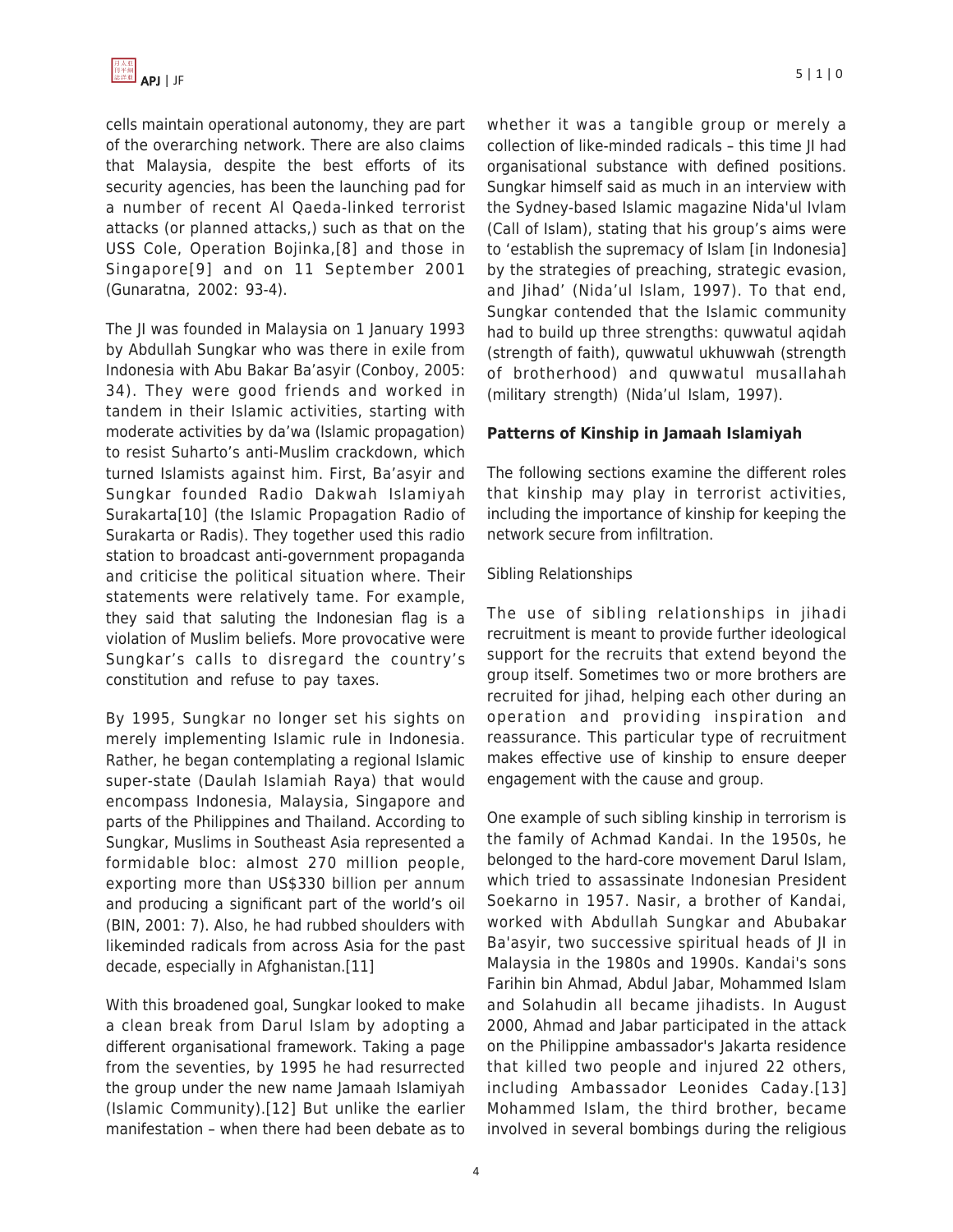conflict in Poso in Central Sulawesi where violence between Muslims and Christians led to hundreds of deaths on both sides between late 1998 and 2002 (intermittent violence continues to this day).[14] The fourth brother, Solahudin, was among those arrested in the 29 April 2006 raid in Wonosobo, Central Java. He is now under police interrogation for his involvement in a series of terrorist attacks, including the bombing of the Atrium shopping mall in August 2001. In this attack, the bomber lost his leg and was arrested after the bomb he was carrying blew up prematurely.[15]

The complex kinship relations found in terrorism, illustrated by the Kandai family, are not an anomaly in JI. The al-Ghozi family is another jihadi family. Faturrahman al-Ghozi, who was shot and killed by the Philippine police in 2003, was one of JI's main bomb-makers. Among other actions, he was the perpetrator of the devastating Risal Day bombing in Manila in 2000 that killed 12 people and wounded 19 others.[16] Al-Ghozi's father was a Darul Islam member who was jailed during the Soeharto era. A younger brother, Ahmad Rofiq Ridho, is now standing trial on several charges including sheltering the Malaysian JI member Noordin Mohammed Top. Last year, Ridho set a precedent for JI by marrying his brother's widow in a ceremony in a Jakarta police detention facility.[17] Gempur Angkoro (alias Jabir) is al-Ghozi's cousin and was one of Top's most trusted men. He, too, was killed in the 29 April 2006 raid. Jabir assembled the bombs used in the deadly attacks in Jakarta at the Australian Embassy in 2004 and the JW Marriott hotel in 2003.[18]

The first Bali bombing introduced three brothers to the outside world: Ali Ghufron (Mukhlas), Amrozi and Ali Imron. The first two are now on death row. Ali Ghufron was in charge of overall supervision of the bombing. Amrozi procured the chemicals and vehicles needed for the attack, while the third brother coordinated transport of the bomb.[19] Another set of brothers, Herlambang and Hernianto, were also involved. Hernianto later died in prison, allegedly of a kidney ailment. Hambali (alias Riduan Isamuddin) and Rusman Gunawan (alias Gun Gun), are another set of JI brothers. Hambali, now in US detention, was JI's liaison with al-Qaeda. Gun Gun was involved in the Marriott hotel bombing in 2003. He attended university in Pakistan and from late 2002 took over as the intermediary for e-mail messages between al-Qaeda and Hambali, who was then hiding in Cambodia.[20] There was also a set of JI brothers in Singapore, Faiz and Fatihi bin Abu Bakar Bafana. Faiz was treasurer of the first JI regional division, Mantiqi 1, which provided the finances for JI operations). Faiz has admitted to receiving funds from Osama bin Laden via Hambali. Fatihi carried out reconnaissance against Western targets in Singapore.[21] Mantiqi 1 was initially led by Hambali and subsequently replaced by Ali Ghufron (Mukhlas) in 2001.[22]

## In-Law Relationships

Kinship ties also include in-laws. Ali Ghufron married Farida, younger sister of Nasir bin Abas, a Malaysian who once served as Mantiqi 3 chairman. Nasir, who abandoned the JI cause and wrote a book entitled Exposing Jemaah Islamiya, was sufficiently loyal to his brother-in-law to write that he had been the best possible husband for his sister. Another JI member, Syamsul Bahri, is another of Nasir's brothers-in-law (International Crisis Group, 2003). Taufiq Abdul Halim, the Malaysian who lost part of his leg in the Atrium bombing, is the brother-in-law of Zulkifli Hir, a leader of a Malaysian jihadi group, which was responsible for a series of crimes including the assassination of Joe Fernandez, a Christian member of parliament (Singapore. Minister of Home Affairs, 2003). Another example is Datuk Rajo Ameh, who participated in the Christmas Eve bombing in 2000 among other attacks. He is the father-in-law of JI member Joni Hendrawan, who was involved in the first Bali bombing and the 2003 Marriott attack.[23] Mohammad Rais, another Marriott figure, is the brother-in-law of Top. Rais recruited a suicide bomber for the Marriott bombing.[24]

#### Fathers and Sons

Anxious for their offsprings' safety and with an eye to regenerating JI, senior members sent their children to study in Karachi, where they formed the so-called al-Ghuraba (the foreigners) cell.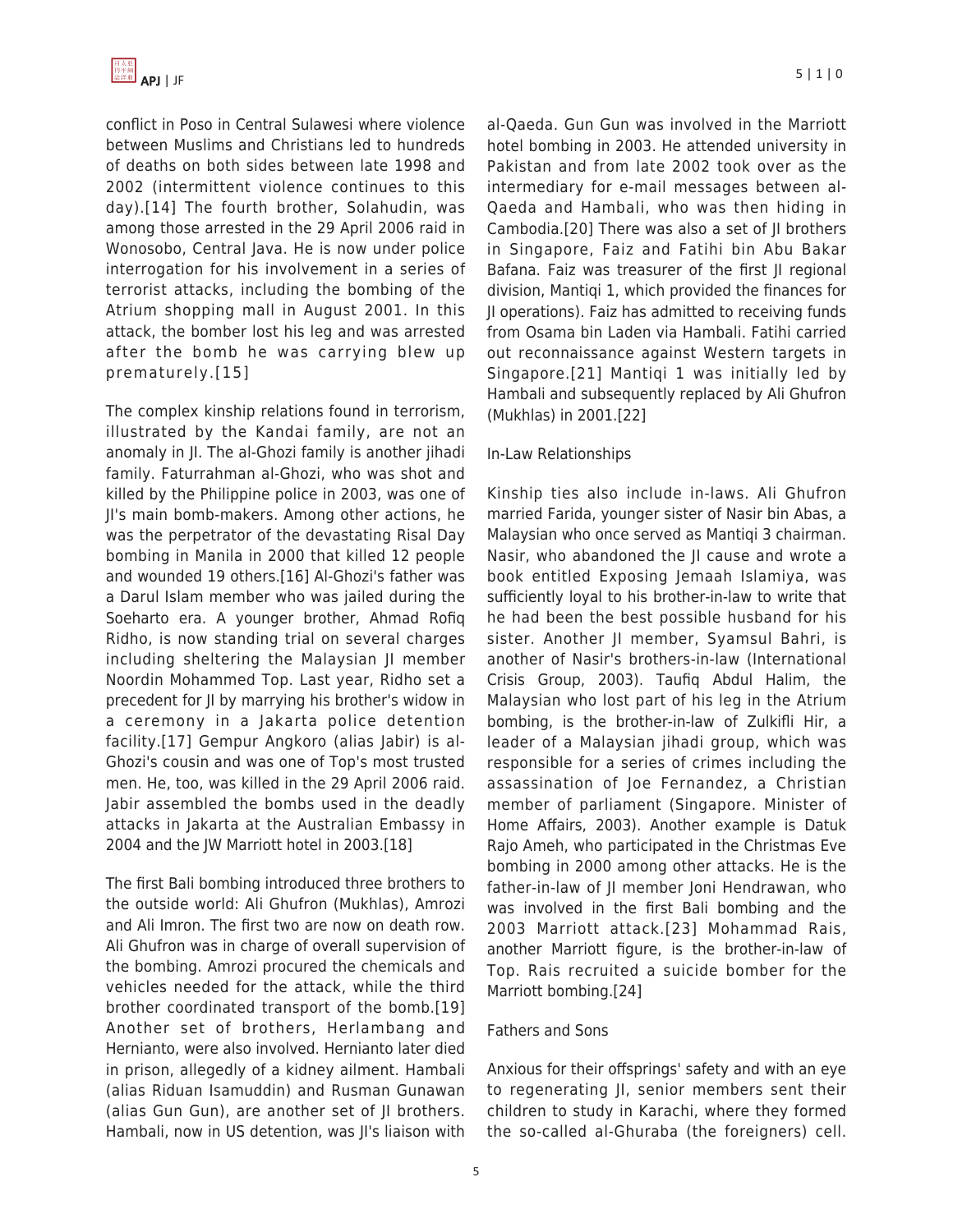During university break, some members of the group went to Afghanistan for a course in urban warfare. Six of them traveled to Pakistancontrolled parts of Kashmir where Lashkar-e-Toiba, a guerrilla movement affiliated with al-Qaeda, gave them a month of physical and military training. Pakistan's Inter-Services Intelligence (ISI) agency discovered the group in September 2003 (Conboy, 2005). Abdul Rohim, Abubakar Ba'asyir's son, was the cell leader.[25] One of its members was Abu Dzar - his father is a long-time associate of Hambali and two of his uncles are JI members. Abu Dzar's uncle, Muhamad Ismail Anwarul, who drove a taxi in Singapore, would later attend an al-Qaeda training camp in Kandahar during 2001. His sister had recently married Masran bin Arshad, the leader of Khalid Sheikh Mohammad's alleged suicide cell. Another cell member was the Malaysian Muhammad Ikhwan, whose father, Abdullah Daud, attended an al-Qaeda surveillance course in Kabul in 2000. Ikhwan's older sister married another JI member. Likewise, the father of Singaporean student Mohammad Riza was sent by JI's Mantiqi 1 for military training in Mindanao.

## **Arranged Marriages**

Establishing arranged marriages between members of JI families was the ideal way to forge permanent alliances for the organisation. These marriages were meant to keep the JI organisation close-knit. JI spiritual leaders could play the roles of both matchmaker and marriage celebrant. It is suggested that those who feel ready to get married go to their ustadz (religious teacher) to tell him of their intentions. Usually an ustadz will give his wife(wives) the task of finding a girl ready for marriage. Through the mediation of the ustadz and his wife, a meeting between future bride and bridegroom is arranged. At that meeting the prospective bride is allowed to see the face of her would-be-bridegroom in the presence of their mediators.[26]

Abdullah Sungkar married two of his stepdaughters to senior jihadis — Ferial Muchlis bin Abdul Halim, a head of the Selangor JI cell, and Syawal Yassin, a prominent South Sulawesi figure and former military trainer in Afghanistan. Sungkar had been the celebrant at the 1984 marriage of future Mantiqi 4 leader Abdul Rohim Ayub and the Australian Rabiyah (International Crisis Group, 2003). Haris Fadillah is a Darul Islam militia leader who fought and died in communal religious conflict in Ambon, Maluku, where thousands of Muslims and Christians lost their lives, and many villages and places of worship were destroyed. He arranged the marriage of his daughter, Mira Augustina, to Indonesia-based al-Qaeda operative Omar al-Faruq. Following her husband's arrest in June 2002, Mira acknowledged that she had married al-Faruq the day she met him.[27]

In the same vein, Jack Thomas, an Australian jihadi, married an Indonesian, Maryati, in South Africa on the recommendation of his JI friends. Thomas, who adopted the name 'Jihad,' likewise married his wife the day he met her. A Singapore jihadi called Jauhari testified in court that the Indonesian preacher Abu Jibril had helped choose his wife and that Abdullah Sungkar had married them at Abu Jibril's house (International Crisis Group, 2003). As for Hambali, he married a part-Chinese woman, Noralwizah Lee, who converted to Islam. Like male JI members, Lee used several aliases and was active in recruiting women to the cause. The couple first met at a function held by one of the women's groups under Abdullah Sungkar's auspices. The author established in interviews with one of the participating lecturers that one topic offered was 'Women and Jihad.'[28] Lee shared Hambali's fate by being arrested in Thailand with him in August 2003. Noordin Mohammed Top found time to take a second wife; he was still married to Mohammad Rais's sister from Riau. Noordin heard about Munfiatun al-Fitri, a young woman who had expressed interest in marrying a mujahid-a warrior for Islam. The marriage was arranged by Surabaya JI members, Abu Fida in 2004. Like Ali Ghufron's wife, Munfiatun is well educated and graduated in agriculture at East Java's Brawijaya University. [29]

# **Kinship and Individual Engagement in Terrorism**

In my interviews with terrorists identified above, I came to the conclusion that terrorists are ordinary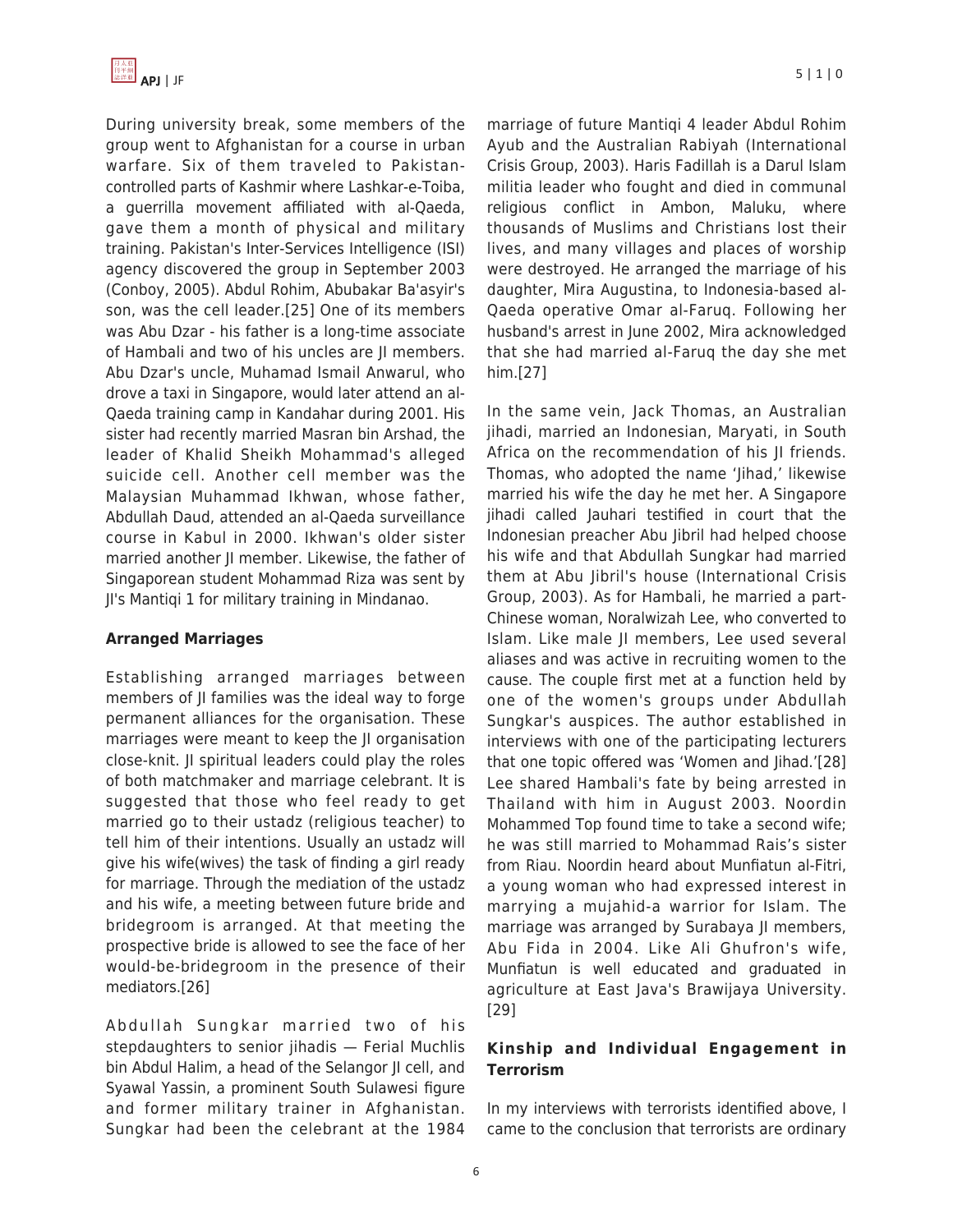

people who make choices in the contexts in which they find themselves. There is much evidence and diverse examples of this. There seem to be no discernible pathological qualities of terrorists that identify them in any clinical sense as different from others in the community from which they come (Taylor and Quayle, 1994: 13). It is true that the world struggled in shock to comprehend Amrozi's reaction upon hearing his sentence. Amrozi is one of several jihadists convicted of the October 2002 Bali bombing. In court, Amrozi smiled broadly and raised his two thumbs in approval at the judge's decision to impose the death penalty. The image from the Bali courtroom of a smiling Amrozi will remain etched in many people's mind.[30] Therefore, one of the greatest challenges when thinking about terrorists and terrorism is that, while it is possible to identify potentially broad predisposing factors in terms of educational attainment, income levels, and other potential causes (Testas, 2004: 252-273), even where these qualities of experience are highly correlated, one individual embarks on terrorism and another does not (discussed at length by Horgan).[31]

Interviews in the field also demonstrate that the engagement of these people in religious clandestine movements, like JI, was preceded by their association with the Darul Islam movement. Cult-like behaviour may be more prevalent among ideologically driven terrorist organisations than grievance-driven behaviour (which is more thoroughly enmeshed in the local community that sustains them) (Qirko, 2004). To ensure returns, organisational indoctrinators lead recruits through an escalating series of commitments and enticements ranging from initial encouragement of petty crime (Silke, 2003: 35), to lures of Paradise, to the 'living martyr's final statement whose retraction would make life unbearably humiliating (Merari, 2000). This movement has the characteristic of a strict religious organisation, demanding complete loyalty, unwavering belief, and rigid adherents. It can be understood as a sect, defined by Laurance R Iannaccone as 'a religious organization with a high commitment, voluntary and converted membership, a separatist orientation, an exclusive social structure, a spirit of orientation, and attitude of ethical austerity and demanding asceticism'.[32] Iannoccone underscores the significance of social ties in determining one's engagement in a strict religious movement. He argues that people who lack extensive social ties to friends and family outside the sect are more likely to join (or remain active) and are even more likely to join if they have friends or family within the sect. On the other hand, those who have extensive social ties are less likely to join the sect. He emphasises that a potential member's social ties predict conversion far more accurately than his or her psychological profile (Iannaccone, 1994: 1200-1).

The choice to become a terrorist or engage in terrorist activities is a gradual process with many routes. Triggering events such as police brutality, massacres or some other significantly provocative events, increase the likelihood that people will become involved in terrorist activity. Thinking about terrorism as a process of course reflects its complexity, but thinking in this way can also help us to draw better policy recommendations. This can be seen in the case of Ahmad Rofiq Ridho, a JI member based in Solo, Central Java and the younger brother of Fathurrahman al-Ghozi. In an interview with the author in December 2005, he described in great detail how his involvement in jihadi activities affected him and his family:

> Honestly, I do not have any personal inclination to Jihad activities. I used to keep my hair long. I just love to hang out with friends and sometimes to race with motorcycle. (Laughs) I gained my first jihadi experiences in 2000 in Ambon [there was a communal conflict between Muslims and Christians in this area]. My brother recruited me to help my Muslim brothers in Ambon confronting attacks from a Christian group of Red RMS for nine months. I went there as a humanitarian activity of KOMPAK [JI financial section]. When I was arrested last year (2005), my mother told me not to worry about my arrest. She said that it is not new in our family. 'I was in gaol when your sister was a baby' my mother told me. I am very proud of my late brother and I want to be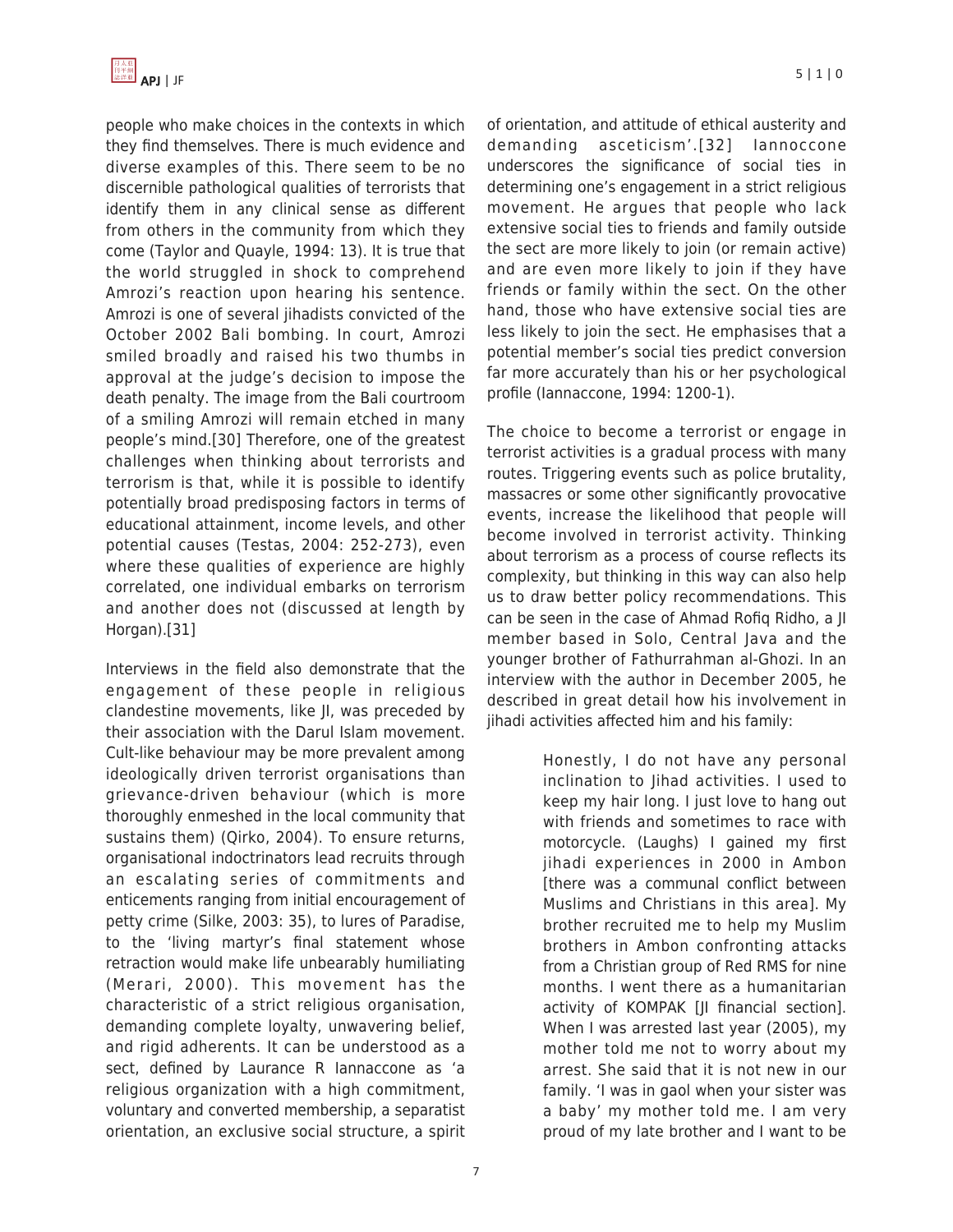like him; to die as a martyr. He is my hero. He is not a terrorist. He is an Islamic defender. America and Israel are terrorists! To respect him, I married his wife last month. I am very lucky to be born into a jihadi family.'[33]

As of November 2006, Ridho is on trial for surveying possible bombing targets, including a Christian school in East Java. His late father was arrested during the Soeharto regime for involvement in the Jihad Command movement. After his release, Ridho's father became a member of a local legislative council in East Java. Ridho belonged to an Islamic charity called Kompak, which made videos documenting alleged atrocities against Muslims in Poso, Central Sulawesi, and in Ambon, Maluku. A number of features of this account suggest the following qualities:

> 1. Encouragement from Ridho's brother to participate in jihadi activities in the conflict area can be perceived as a catalyst for his involvement with JI. As previously noted two or more brothers are recruited for jihad in order to help each other during operations and provide each other with inspiration and reassurance. This particular type of recruitment effectively uses kinship to ensure deeper engagement with a terrorist cause or group.

> 2. There appears to be a deep sense of personal morality and identification with his brother's role as mujahid-Islamic warrior - and those victimised in the communal conflict in Ambon. He justified involvement and engagement in terrorism as a defensive reaction. He sees it as his duty to take up arms in defence of his 'brothers' as part of collective identity as a good Muslim.

> 3. Being a syaheed-martyr is one of the lures that can increase engagement in terrorist activity. Initial involvement in terrorism may develop through a series of incremental steps. As Horgan contends, the tendency to think about involvement

in terrorism as determined by the drama of particular terrorist events obscures incremental process.[34]

This case also offers a broad platform for understanding, in social learning terms, and is less susceptible to the drawbacks of individual deviance theories. Hundaine, for example, describes the incremental process through which youngsters become committed insiders of counterculture youth groups (Hundaine, 2003: 107-127). She suggests the idea of a 'Community of Practice' as an informal social learning environment. This environment provides the individuals involved the opportunity to exchange views with other members thus developing tacit knowledge into conversations that facilitate the transformation. 'Over time,' she asserts, 'this collective learning results in practices that reflect both the pursuit of our enterprises and the attendant social relations'.

#### **Conclusion**

As this article demonstrates, once inside the group, JI members tend to cement ideological and other bonds by marrying the sisters, daughters and widows of their comrades-in-arms. This is a tool utilised for recruitment and for further engagement in the JI cause, thus limiting disengagement options for JI members and blocking effective counter-terrorism tactics. As evidenced throughout this work, kinship bonds make defection from JI difficult by imposing a belief that defection is tantamount to betraying one's own family. Furthermore, these close ties of kinship maintain a system that is nearly impenetrable to outsiders such as security services aiming to disrupt terrorist organisations.

The challenge of the JI phenomenon is an ideological one. Like other governments, the Indonesian government can use security and law enforcement measures to contain the perceived threat. However, if the challenge posed by the ideological radicalism underlying the belief systems of these individuals is not countered with an effective response, there is no guarantee of preventing the formation of another generation of JI recruits. JI's concept of Jihad as violent struggle and an obligation for all Muslims to pursue, their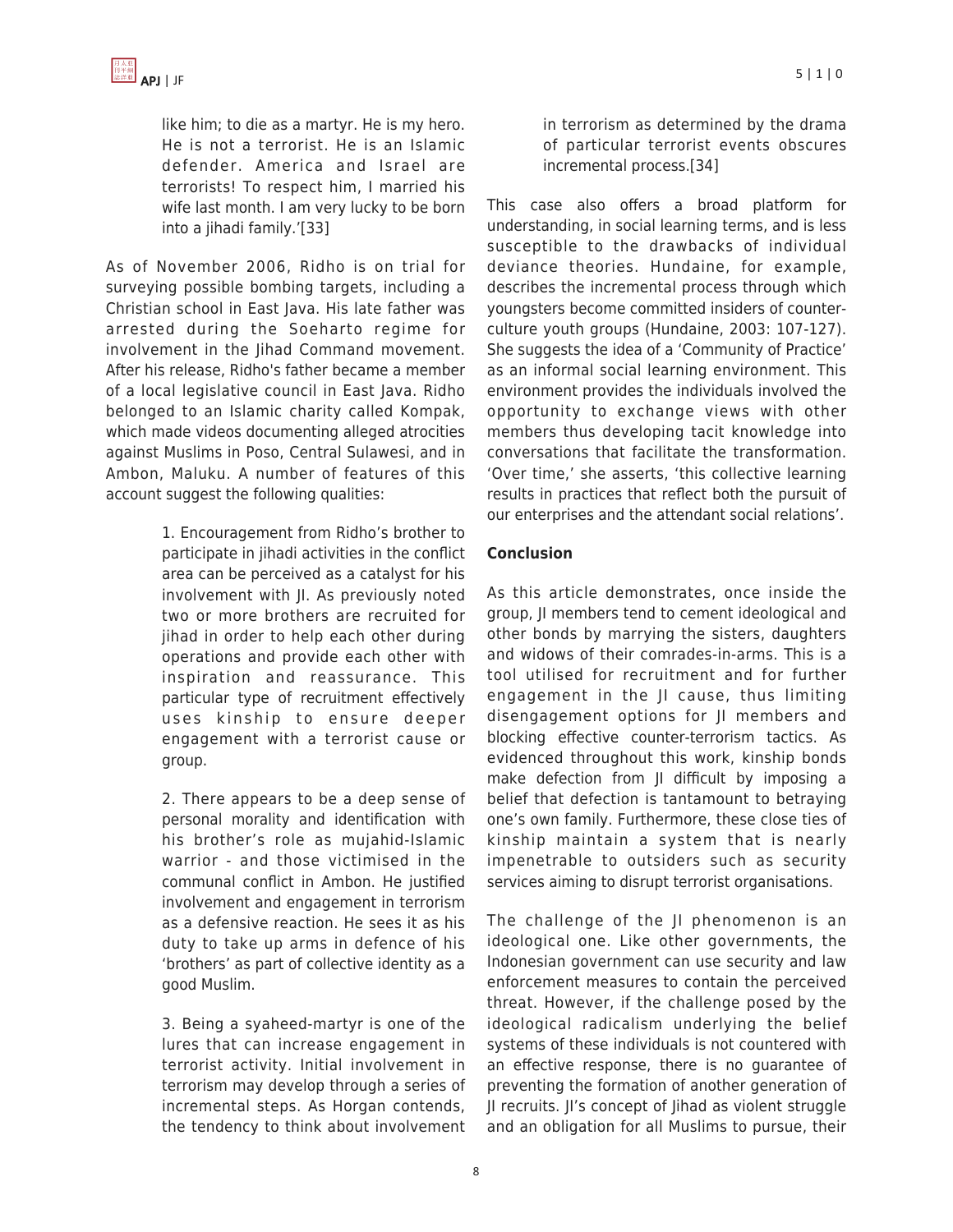rejection of the secular state and their personal allegiances to Al Qaeda and their belief that terrorism is a legitimate means in pursuit of the larger cause of defending Muslims and Islam constitute a direct challenge to the Indonesian government and Muslim leaders. The spread of Al Qaeda's brand of radical ideology can only be neutralised through a combination of effective public policy, education and dialogue.

To prevent the spread of ideas such as Imam Samudra's, it is critical to de-legitimise leaders not simply arrest or kill them. The ideas of these leaders are often enormously influential and their positions are symbolically important and inextricably connected to the organisation's very existence. Therefore, the public diplomacy campaign to discredit these ideas is as, or even more important, than actual arrest or death as in the case of Samudra. Understanding the dynamic of the ideas of the group together with its arrangement of psychological and cultural relationships that are attracting and forging dozens, possibly hundreds, of mostly ordinary people into the terrorist organisation is crucial. To do that, the Indonesian government may be able to learn from Yemen's Committee for Dialogue (Taarnby, 2005). The committee was established in August 2002, when Yemeni President Ali Abdullah Salih summoned five senior clerics who subsequently formed its nucleus. The clerics who approached the jihadist detainees insisted that the dialogue would centre on the interpretation of the Holy Scriptures. If the detainee could persuade the clerics of the legitimacy of their jihad, they would join them. If not, the detainees would have to give up the idea of armed struggle. This effort demands patience and there is no magic bullet to solve terrorism problem.

Many involved in terrorist networks went to the same mosque and school, or participated in the same military training, either in local areas or abroad (such as in Afghanistan or in Moro Islamic Liberation Front camps). The personal bonds established there are almost certainly more important than ideology or money in facilitating partnerships among jihad groups. Previous informal membership in action-oriented groups such as soccer or cricket may facilitate the passage from radicalisation into jihad and onto joining suicide attack teams. Democratic reforms – especially an impartial, credible legal system, a neutral and competent law enforcement agency, and better access to justice – remain absolutely essential to preventing the kind of vigilantism that radical groups can manipulate.

For the international community the real challenge is, therefore, not to counter specific terrorist groups but to conceive of dependable, effective measures of prevention to preempt individuals from engaging in a terror campaign because of an imagined connection with other people's struggle and suffering (Volpi, 2003: 17). These 'emotional' connections constitute one elusive and enduring legacy of events such as the Algerian civil conflict, the Palestinian struggle, the Gulf, Iraq, and Afghan wars, the Southern Thailand insurgency and the Moro liberation movement. (Roy, 2004: 340).

Noor Huda Ismail is a former special correspondent for the Washington Post's Jakarta bureau and research analyst at the Institute of Defense and Security Studies Nanyang Technological University, Singapore. He is presently a British Chevening scholar undertaking postgraduate program on International Security Studies at St. Andrews University, UK. Noor Huda Ismail wrote this article for Japan Focus. Posted on January 8, 2007.

#### **Notes**

[1] Interviewed in Jakarta Prison, 2005.

[2] For further information on this rebellion, see Horikoshi (1975: 59-89) and Van Dijk (1981).

[3] For an overview of NII movement, see Santoso (1996: Appendix 3).

[4] Interview with one of Darul Islam leaders, Gaos Taufiq in Medan, South Sumatra, 2005.

[5] An interview with Gaos Taufiq, a Darul Islam leader in November 2006, revealed that the invitation to come to Afghanistan came from Abdullah Azzam who gave a sermon in Mecca in the early 80ies. An Indonesian jihadist who heard Azzam's sermon promised him that he would get more recruits in Indonesia. This jihadist contacted the Indonesian Moslem